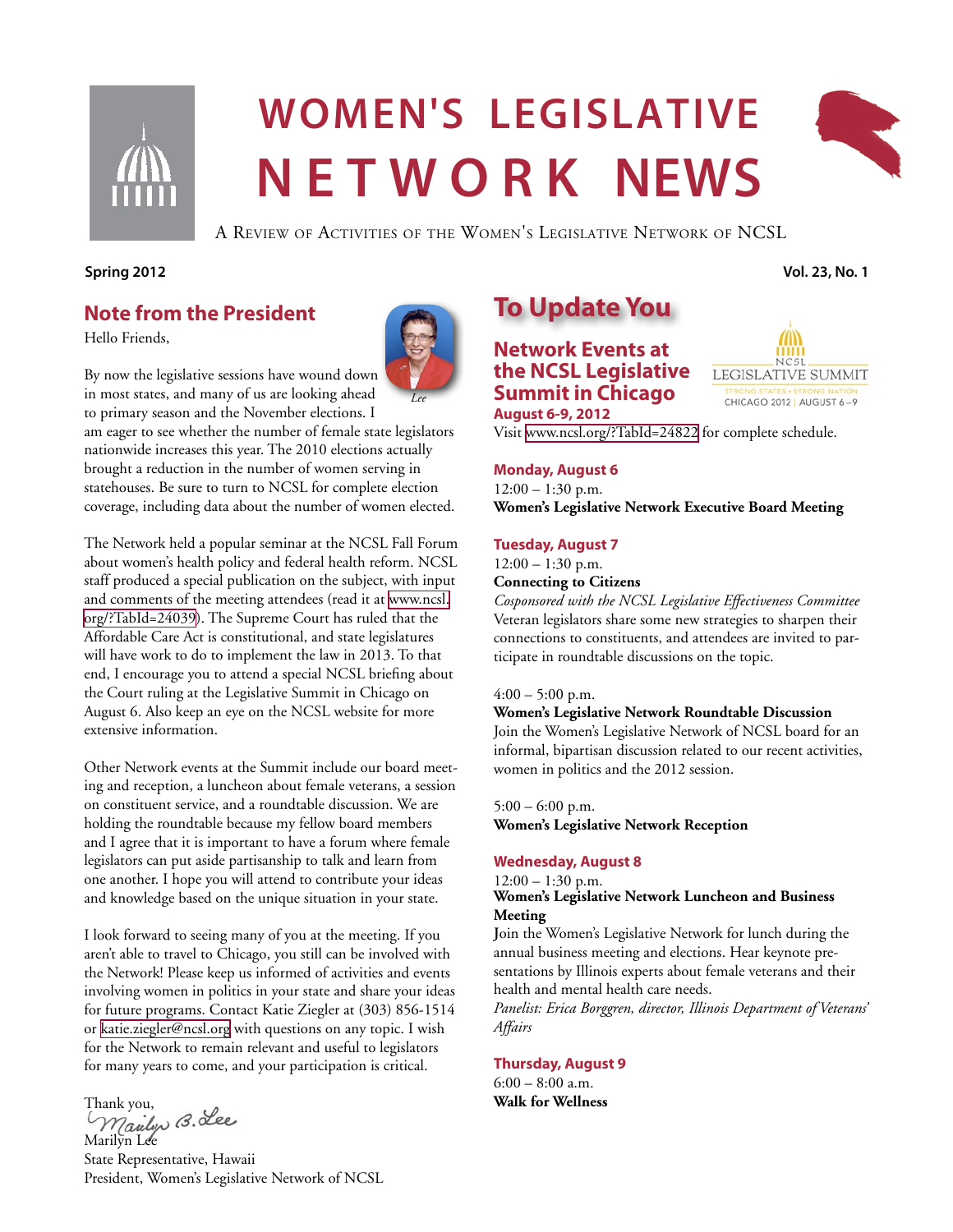

## **Highlights from the NCSL Fall Forum in Tampa, Fla.**

Visit [www.ncsl.org/?TabId=23871](http://www.ncsl.org/?TabId=23871) for session handouts, audio recordings and more.

#### **Improving Women's Health: Opportunities in and Challenges of Health Reform**

This seminar, focused on the opportunities for improving women's health within the Affordable Care Act, featured sessions about expanding access to health care, state budget challenges, and prevention and wellness initiatives. The final session was a guided discussion in which attendees evaluated a draft of a publication about women's health and health reform. NCSL staff revised the document based on the discussion, and it is online at [www.ncsl.](http://www.ncsl.org/?TabId=24039) [org/?TabId=24039.](http://www.ncsl.org/?TabId=24039)

#### **Civic Education: Breaking through the Barriers**

*NCSL Legislative Effectiveness Committee, Women's Legislative Network* Citizen distrust, anger and apathy loom over the legislative process. This session highlighted new efforts to educate and involve citizens in more meaningful ways with the legislature and promote greater understanding of how we make choices in a representative democracy.

#### **Legislative Service with Tough Budget Choices**

*NCSL Legislative Effectiveness Committee, Women's Legislative Network* With economic fluctuations and budget constraints for the states, effective legislatures must have a strategic and coordinated fiscal focus. Legislative

leaders and directors provided advice about how to prioritize when allocating reduced staff resources, and how to communicate with legislators about changes in services.

#### **Employment Support for Military Families**

*NCSL Labor and Economic Development Committee, Women's Legislative Network* When members of the military receive orders to transfer from one state to another, they often have spouses and children who make the move with them. Many military families depend on the non-enlisted spouse's income, and cross-country moves can be disruptive. This session highlighted state actions to support military spousal employment and Department of Defense resources for military families.

# **New From NCSL!**

# **Families and Expanded Learning Opportunities**

<www.ncsl.org/?tabid=23544> Expanded learning opportunities (ELOs) offer structured learning environments outside the traditional school day, through before- and after-school; summer; and extended-day, -week and -year programs. With help from the C.S. Mott Foundation, NCSL is collaborating with Harvard Family Research Project on a series of briefs called ELO Research, Policy and Practice. The briefs address topics in expanded learning opportunities by highlighting research evidence on ELO best practices and the effects on youth and discuss the policy implications.

#### **Natural Gas Development and Hydraulic Fracturing: A Policymaker's Guide**

<www.ncsl.org/?tabid=24567> In recent years, technological advances in hydraulic fracturing and horizontal drilling have led to dramatic growth in natural gas development, with tremendous economic potential for state and local economies. Development currently is occurring in 32 states. Although hydraulic fracturing has been employed for decades, its use has rapidly increased in the past few years, and some states are taking steps to ensure that water and air quality are adequately protected during surface and subsurface natural gas development activities. This report provides an introduction to the domestic natural gas picture, explores the motivation behind state legislative involvement in natural gas regulation, and summarizes state legislation that is being developed to ensure safe, responsible development of this resource.

### **Archived Webinar: Reporting Child Abuse: Stopping the Silence**

<www.ncsl.org/tabid?=24451> The news about child sex abuse scandals at the end of 2011 could not have been more shocking. When policymakers examined statutes, though, some found more disturbing evidence—some state laws did not explicitly require people

such as coaches and athletic directors who might have contact with children to report child abuse. Others did not specify if the requirement for school personnel to report suspected abuse included universities and colleges. Others were not clear about how to make a report or whether a report should be made to law enforcement agencies. Our experts took a look at what state laws are under review and what actions states are taking in 2012.

#### **Pensions and Retirement State Legislation Database**

<www.ncsl.org/?tabid=24512> Current legislation on pensions and retirement is available in a searchable database. Search 2012 pensions and retirement bills by topic, primary author, state, bill number, status or keyword. The database is updated every two weeks. This database has been created under a partnership project of NCSL's Fiscal Affairs Program in Denver, Colo., and the Pew Center on the States, based in Washington, D.C.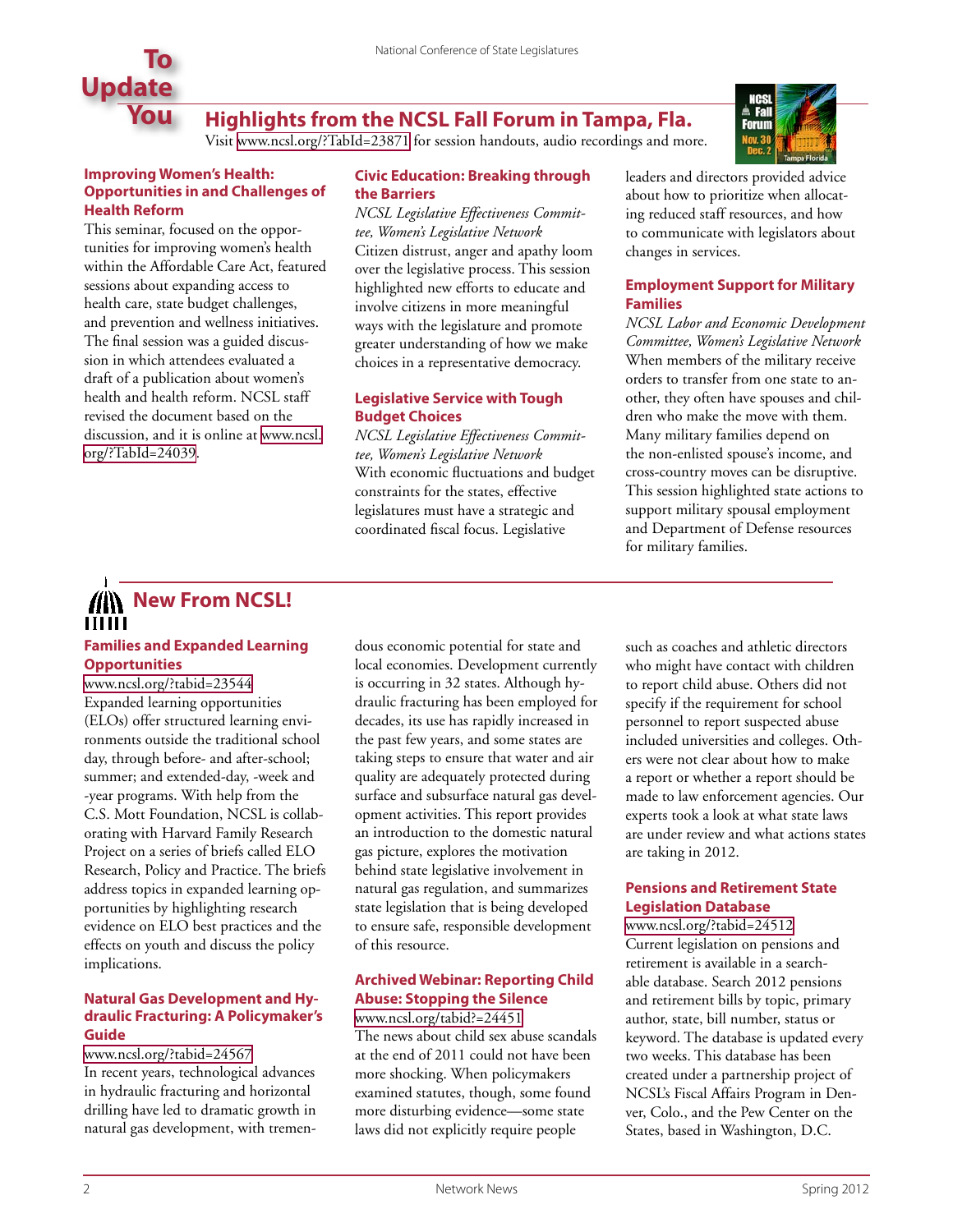# **Announcements**



#### **Wyoming Representative Sue Wallis Named Legislator of the Year**

The Sportsmen's and Animal Owners' Voting Alliance (SAOVA), a nationwide nonpartisan organization of animal owners and sportsmen, named Representative Sue Wallis "Legislator of

the Year 2011." Representative Wallis, a Network Advisory Council member, serves as a member of the House Appropriations and Agriculture and Energy committees. She was recognized for her "Outstanding Support to Sportsmen and Animal Owners."

Representative Wallis thanked SAOVA for recognizing her as Legislator of the Year. "Words cannot express how honored I am to receive this prestigious award," says Wallis, "It is only by standing together, shoulder to shoulder, with animal owners and true animal welfare advocates in livestock, sporting animal, pet animal, exhibition and performance worlds, lab research, and every other animal enterprise that we have any hope of preserving our ability to enjoy and benefit from animals in our lives. It is imperative for each of us to stand united if we want any hope of raising our children and grandchildren in a culture that understands animal well-being and husbandry, and that preserves our private property rights to use and enjoy animals. Radical activists cannot succeed in their effort to destroy our livelihoods, cause our animals to suffer, nor push their unhealthy, unnatural vegan agenda if we do so."

#### **Hawaii Women's Legislative Caucus Session Report**



The Women's Caucus traditionally focuses on the diverse needs of women, children and families, and strives to protect and advance their well-being by developing policies and budget priorities that will enhance the status of women. In Hawaii, the bipartisan and bicameral Women's Legislative Caucus has existed for close to 25 years.

This year, the Women's Legislative Caucus was honored to dedicate its 2012 legislative package to the brave women veterans who have served our country abroad, and who continue to live with courage at home, despite the many trials they face post-deployment. The Caucus introduced a set of resolutions in both the House and Senate that sought to enhance the status of these women veterans.

Among these resolutions, HCR 18, which requests Hawaii's congressional delegation to support the efforts of the National Women's History Museum to secure a permanent home in the national capitol, was adopted in its final form. HCR 19, urging the U.S. Department of Veterans Affairs to develop services for women veterans, also was adopted.

In the Senate, SR 5, encouraging a state health plan initiative to combat chronic obstructive pulmonary disease in Hawaii was adopted; SR 6, encouraging the U.S Department of Veterans Affairs to develop programs for women veterans was adopted; SR 8, requesting support for a National Women's History Museum at the Capitol was adopted; and SR 10, which resolved to support the repeal of combat exclusionary rules, was adopted.

Several proposed bills that emerged from the Women's Caucus passed final reading—HB 2226, which provided for an Automated Victim Notification system; HB 2232, which prohibited pelvic examinations for female patients without consent; and SB 2579, which allowed a person committing the offense of prostitution to file a motion to vacate judgment under special circumstances.

The Caucus also led another successful Easter basket drive for the Institute for Human Services (IHS). More than 100 baskets were collected and donated to spread some Easter cheer to those using HIS services.

Overall, this was a successful session for the Women's Caucus, and we are eager to put forth new legislation in support of the Women's Legislative Caucus next year.

#### **Louisiana Legislative Women's Caucus Caucus Media Appearances**

The Louisiana Legislative Women's Caucus appeared in a recent episode of Louisiana Public Broadcasting's Public Square Meeting.



The topic was "The Louisiana Legislature: Where Are the Women?" More than half the population of Louisiana—51 percent—is female, yet only 11 percent of the state's legislators are women. The show addressed why the number of female legislators decreased in recent years and what is missing from the deliberative process when nearly all the lawmakers are men.

The Women's Caucus, through the Women's Caucus Foundation, taped the first public service announcement in a series to invoke parental engagement and call parents "back to the basics" in parental involvement in Louisiana. The first PSA was titled "Bad Company Corrupts Good Character." This PSA will encourage parents to know who their children's friends are and what their kids are doing while in *continued on page 4*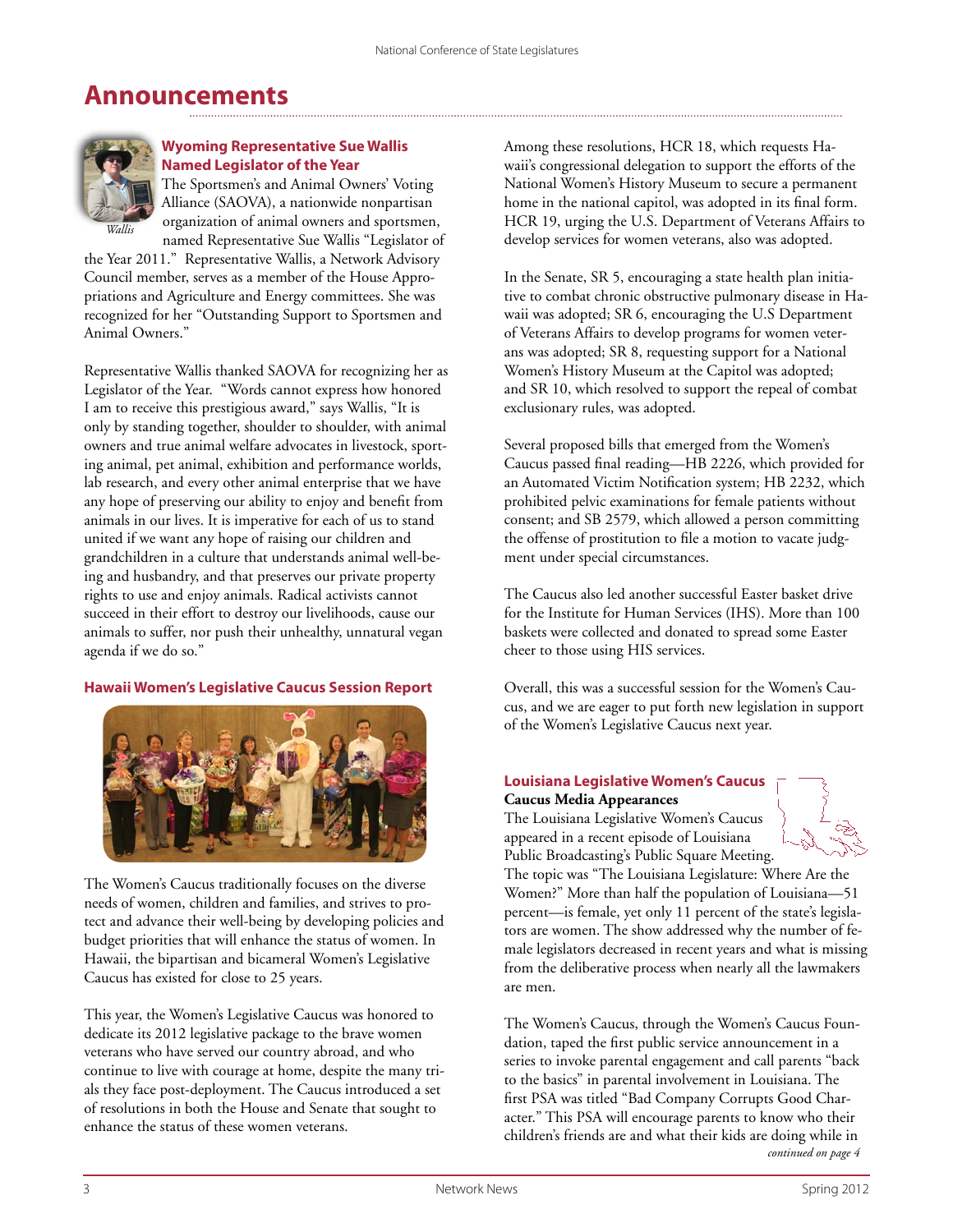#### **Announcements** (continued)

and away from home. Parents are encouraged to make their children accountable for their selection of friends.

#### **Women of Excellence Awards and Scholarship Gala**

On May 9, 2012, the Women's Caucus, through the Foundation, awarded \$6,000 in scholarships to deserving women in Louisiana at its fifth Annual Women of Excellence Awards and Scholarship Gala. During the gala, the women legislators recognized and honored seven extraordinary women of outstanding professional excellence across the state for their remarkable achievements and contributions. The Foundation also awarded six \$500 Educational Advancement Opportunity Scholarships to high school seniors and women pursuing advanced degrees in college.

The Women of Excellence honorees were:

- Business: Dawn Sharpe-Brackett, East St. Tammany Chamber of Commerce, Slidell
- **• College Woman of Excellence (age 18 to 25) and Recipient of the \$1,000 LLWC Foundation Scholarship:** Danielle Lauren Borel, Louisiana State University, Baton Rouge
- **Education and Research:** Alma Thornton, Ph.D., Southern University A&M, Baton Rouge
- Government and Law: Shelly Deckert Dick, Forrester, Dick & Clark, Baton Rouge
- **High School Woman of Excellence and Recipient of the \$1,000 LLWC Foundation Scholarship:** Jennifer Young Tu, Benjamin Franklin High School, New Orleans
- Science, Technology, Engineering and Mathematics (STEM): Annette Oertling, Ph.D., Tulane University, New Orleans
- Volunteerism and Civic Involvement and Recipient of the \$1,000 **LLWC Foundation Scholarship:** Madison Julia Matherne, John Ehret High School, Marrero

**The Women's Caucus Foundation held a Public Policy Leadership Retreat** on March 15 and 16 at Louisiana State University in Baton Rouge. The retreat was attended by more than 100 policy experts and women representing various areas of interest. The retreat focused on issues that affect women, including the state of women in Louisiana, economic equity, education, health care and public safety.

#### **Partnership with Text4baby**

The Louisiana Legislative Women's Caucus and the Louisiana Legislative Women's Caucus Foundation announced its partnership with the National Healthy Mothers, Healthy Babies Coalition (HMHB) on Text4baby during a press conference at Louisiana State University in March. Text4baby is a free mobile information service designed to promote maternal and child health. An educational program of the HMHB, text4baby provides pregnant women and new moms with information to help them care for their health and give their babies the best possible start in life. Women who sign up for the service by texting BABY to 511411 (or BEBE in Spanish) will receive free SMS text messages each week, timed to their due date or baby's date of birth.

#### **Women's Caucus Network**

The Louisiana Legislative Women's Caucus, through the Louisiana Legislative Women's Caucus Foundation, launched the Women's Caucus Network. Through the Women's Caucus Network (WCN), we hope to unite women in a nonpartisan fashion to further help equip and develop women and the next generation of women leaders in Louisiana. The purpose of the WCN is to support the initiatives of the Louisiana Legislative Women's Caucus Foundation and to promote empowerment, leadership and participation of women through collaborative partnerships.

#### **State of Women in Louisiana**

On March 16, 2012, the Louisiana Legislative Women's Caucus Foundation held a "State of Women in Louisiana" breakfast to discuss the current status of women in Louisiana. Retired Tulane University professor Dr. Beth Willinger provided sobering statistics. According to Dr. Willinger's report:

- On nearly every measure of women's social and economic status, Louisiana is among the states with the lowest rankings.
- Louisiana women often carry household and family responsibilities alone.
- Louisiana women work, and women and their families depend on their earnings.
- Women earn less than men in all occupations, at all education levels and in each parish.

#### **Back to School Outreach at McKinley High School**

The women legislators of Louisiana, through the initiatives of the Louisiana Legislative Women's Caucus Foundation, visited McKinley High School in Baton Rouge on March 16, 2012. They delivered a message to more than 600 ninth through 12th graders about excelling in school, dreaming big, maintaining self-discipline, pressing hard in life, and refuting negative influences and bad company. The visit was truly phenomenal. The Women's Caucus hopes continue outreach efforts statewide at schools to influence young women.



#### **Nebraska Senator Amanda McGill Supports Military Families**

In February, Network board member and Nebraska state Senator Amanda McGill attended a briefing at the Pentagon by First Lady Michelle Obama, who announced a new military

spouse initiative. The goal is to have all 50 states pass legislation to create a smoother pathway for military spouses to receive a professional license in a new state as they move around the country due to military orders. Senator McGill was invited because she introduced such legislation in Nebraska during the 2012 session.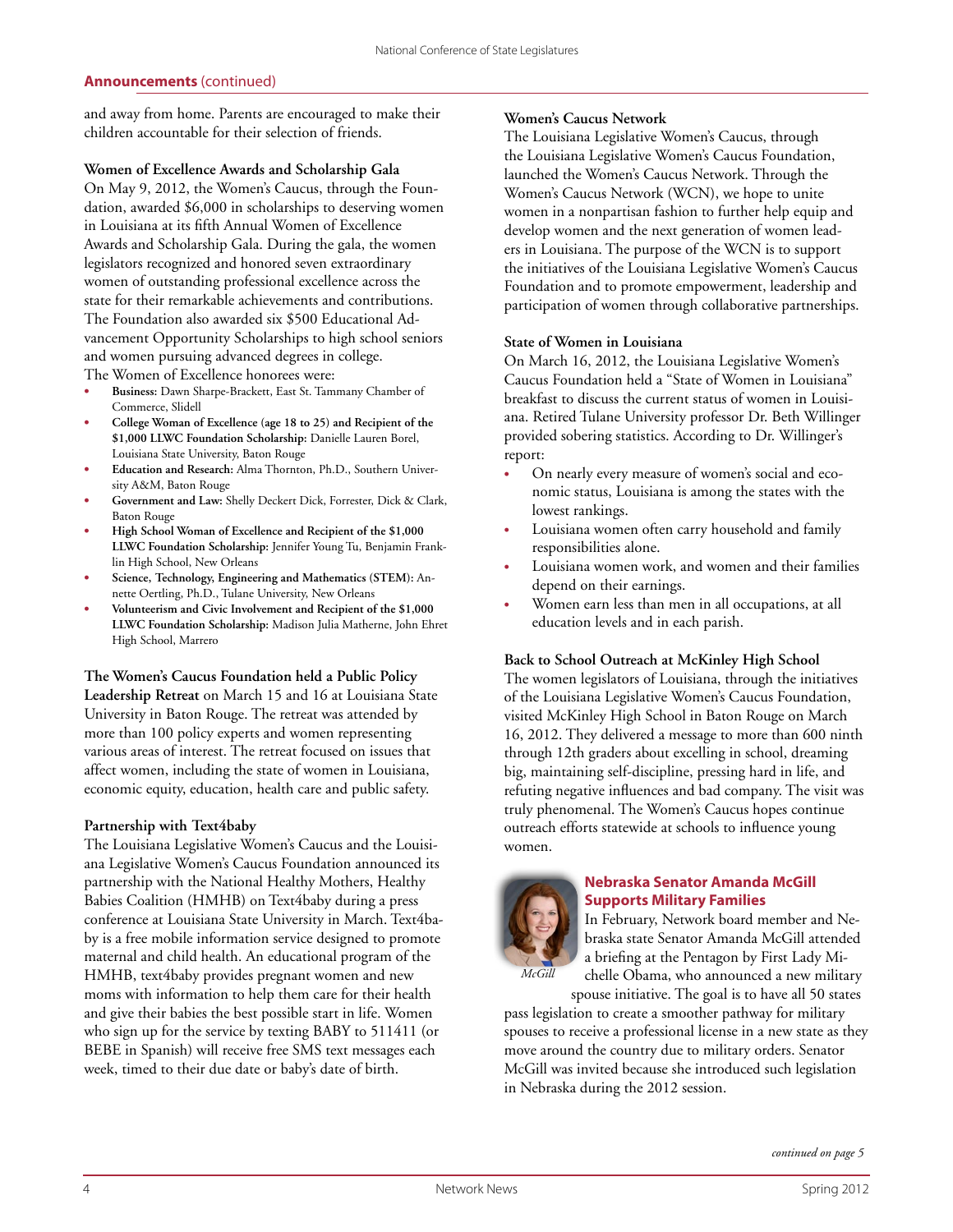#### **Announcements** (continued)

Military families move from state to state far more often than the general population. These frequent moves create difficulties for military spouses who seek to maintain their careers. Spouses serving in professions that require state licenses or certifications bear disproportionately high financial and administrative burdens, since credentials from one state often do not transfer to another state. Senator McGill is building a coalition to pass the bill in 2013.



#### **Texas Representative Linda Harper-Brown Named President of Policy Research Foundation**

Network board member and Texas state Representative Linda Harper-Brown was elected president of the board of directors of the Texas

Conservative Coalition Research Institute (TCCRI), an Austin-based public policy research foundation. TCCRI was founded in 1996 by state legislators who had a vision to develop and implement conservative public policies in state government. TCCRI has distinguished itself as a leading state-based think tank, living up to its mission of shaping public policy through a principled approach to government. Its research reports and policy forums have been instrumental in generating proposals that are shaping Texas government and influencing a new generation of conservative leaders.

John Colyandro, TCCRI executive director, stated: "Rep. Harper-Brown is a strong and decisive member of the Legislature, whose personal commitment to learning and leadership has allowed her to be recognized as one of ablest and most effective conservatives in the Texas House. Her virtues will be invaluable in helping TCCRI continue to fulfill its mission of a principled approach to state government."

#### **Wyoming Representative Mary Throne Honored by County Commissioners**

The Wyoming County Commissioners Association presented Legislator of the Year Awards during its spring meeting in Sheridan to Representative Mary Throne and Senator Hank Coe. "The awards are given to one exceptional member of the House and one exceptional member of the Senate," said Joel Bousman, president of the association. *Throne*



local economy is essential for the future development of jobs and the economy in Wyoming," said Bousman. He added, "Her no-nonsense, common-sense approach to legislative items has made her the strong leader in the Capitol that she is, and we are very proud of her work." "I am honored to share this award with Senator Coe because we have worked together on so many issues of importance to Wyoming. I find it extremely rewarding that Republicans and Democrats can work side by side on statewide issues," said Rep. Throne.

#### **Massachusetts Senator Harriette Chandler Honored**

In February, the National Association of Insurance and Financial Assistance honored Senator Harriette Chandler, a Network board member, as Legislator of the Year for her efforts on a long-



*Chandler*

term care insurance bill. Senator Chandler's work on brain injuries led to her recognition by two organizations in March. The Association of Developmental Disabilities Providers and the Brain Injury Association of Massachusetts presented Senator Chandler with State Senator of the Year Awards for her leadership with the Brain Injury Commission.

#### **More Women in Leadership in Massachusetts**

Massachusetts Senate President Therese Murray added several women to her leadership team in January, prompted by the resignation of a senator near the end of last year.



Senator Harriette Chandler is the new majority whip, and Senator Karen Spilka now is assistant majority whip. Senator Gale Candaras is the new Senate chair of the Joint Committee on Economic Development, and Senator Katherine Clark is now is Senate chair of the Joint Committee on Revenue. Massachusetts is one of only three states with a female president of the Senate in 2012.



#### **Women in Arkansas Politics: A Work in Progress**

In 1917, Arkansas became a national leader for women's voting rights when women were granted the right to vote in primary elections. It was not until three years later, under the

19th Amendment in 1920, that all women in the United States gained full suffrage. However, the Arkansas attorney general ruled that, although women could vote, they could not run for the legislature. The first woman to serve in the Arkansas legislature, Frances Hunt, appointed upon the death of her husband in 1922, went on to win elections in her own right and led the way for other women to serve. From 1922 until 1953, only 10 women served in the Arkansas General Assembly.

*continued on page 6*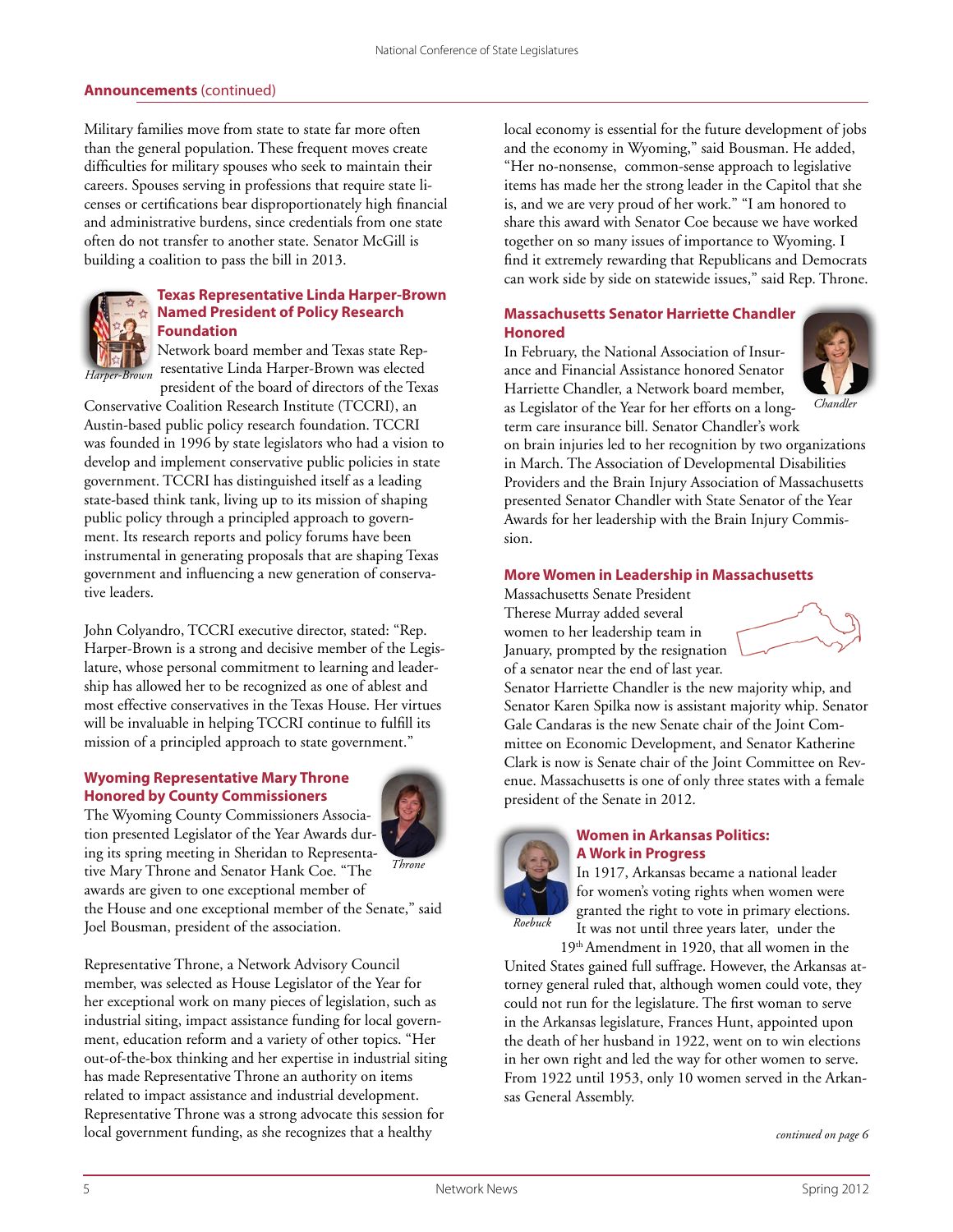#### **Announcements** (continued)

Unfortunately, it is often difficult to find women who are interested in seeking office. Women offer many reasons for their reluctance to run. Some say they are too busy with family and work obligations. Others fear the rigor of the campaign and would rather work behind the scenes instead of stepping forward as the candidate. Today, however, more Arkansas women candidates are pushing forward with strong determination, unafraid to be judged and proud of their outstanding qualifications. Gender, they know, has nothing to do with quality of service, but they do know that every time a woman runs, women win!

Today, 105 women have served in the Arkansas General Assembly. While Arkansas shows 50.9 percent female population as compared to 50.8 percent nationally, the number of women serving in the legislature does not match the data. In fact, the 2010 elections saw a decrease in women in the legislature for the first time, with 30 serving in 2011—one less than in 2009 but with the most bipartisan representation in history—11 Democrats and 11 Republican women in the House, and five Democrats and three Republicans in the Senate. The 2012 elections reveal a record number of women seeking office; 45 women are filing for seats in the Arkansas Senate and House.

Women who have served have made a significant difference in the policy conversations and have demonstrated their keen attention to detail, in addition to networking, organizational and networking skills. While the dialogue women lawmakers bring forth often has included topics of stereotypical female interest—such as breast cancer, domestic violence, heart disease and educational issues—today's female legislators are breaking the mold, finding themselves at the table in all areas of policy discussion and counted upon to offer data-driven decisions in various policy topics. Male legislators agree that women bring a different—and needed—frame of reference to government that reflects the realities of society.

Arkansas currently is only one of five states to have a woman serving as House majority leader, and I am extremely proud to serve in that position. Arkansas also has a woman Senate majority whip. The 2011 Senate minority leader and House minority whip were women. Today, Arkansas has the first woman to serve as House chair of the powerful Joint Budget Committee and the first woman to serve as Senate chair of the Arkansas Legislative Council. In addition, women serve as chairs of the House Health; Joint Energy; House and Senate Aging, Children, Youth and Military Affairs committees; and Senate Transportation and Senate State Agencies committees.

In 2005, Arkansas state Representative Lindsley Smith began a project sponsored by the University of Arkansas Women's Giving Circle [\(http://wgc.yark.edu/\)](http://wgc.yark.edu/) and Diane D. Blair Center of Southern Politics and Society ([http://blair](http://blaircenter.uark.edu)[center.uark.edu](http://blaircenter.uark.edu)).

Representative Smith's ongoing project, which spotlights all Arkansas women legislators, is a model for other states as she captures, in video interviews, the essence of women's political leadership by interviewing women legislators, including family members of those deceased. Representative Smith donates the videos to the University of Arkansas's David and Barbara Pryor Center for Arkansas Oral and Visual History. The center's mission is to document the history of Arkansas by collecting spoken memories and visual records, preserving the collection in perpetuity, and connecting Arkansans and the world to the collection through the Internet, TV broadcasts, educational programs and other means. To learn more about the Pryor Center project, go to [http://libinfo.](http://libinfo.uark.edu/SpecialCollections/pryorcenter/) [uark.edu/SpecialCollections/pryorcenter/.](http://libinfo.uark.edu/SpecialCollections/pryorcenter/)

#### *Johnnie Jones Roebuck*

*Arkansas State Representative House Majority Leader Member, NCSL Women's Legislative Network Executive Board*

#### **Wyoming Women's Legislative Caucus Promotes Representative Government**

A record number of women attended Leap into Leadership on March 1-2 in Cheyenne, and nearly 20 percent of



attendees surveyed said they plan to run for elected office in 2012. Hosted annually by the bipartisan Wyoming Women's Legislative Caucus, Leap into Leadership aims to increase women's leadership at all levels. "We hope to promote a more representative face of government in the equality state," said Melissa Turley, coordinator of the Wyoming Women's Legislative Caucus.

Women hold less than 15 percent of the seats in the state Legislature and represent less than 6 percent of county commissioners across Wyoming, yet women comprise 49 percent of the population, according to 2010 census data. This is despite the fact that, although the median age in Wyoming is 37, only eight of 90 state legislators are under age 40.

"Leap into Leadership combines training with inspiration and motivation to move women into leadership roles in their communities and our state," said Representative Elaine Harvey, chairwoman of the Wyoming Women's Legislative Caucus.

Twenty women attended a campaign planning workshop on March 2, which was intended to prepare them for the 2012 filing period from May 17 to June 12. Others participated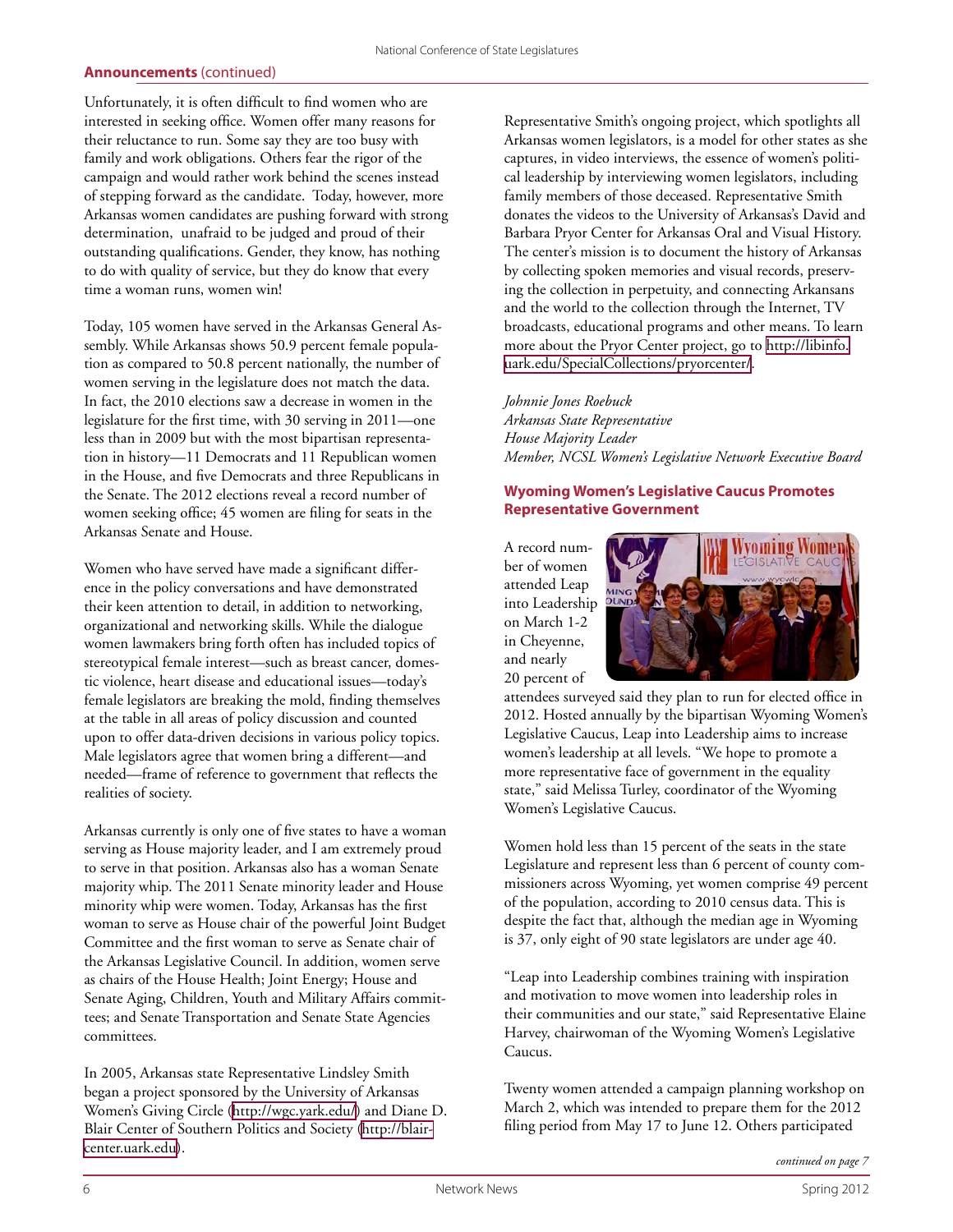in workshops focused on social media, community and personal leadership, and messaging. Participants reported they found these leadership development workshops beneficial: "I learned how to run a campaign and be inspired by women who are engaged in the process," wrote one.

Leap into Leadership is a two-day event that includes speakers, training and a networking dinner. Keynote speaker Lynda Clarizio, CEO of INVISION, shared her eight principles of leadership with the 250 attendees at a dinner co-hosted by the Wyoming Women's Foundation. Clarizio encouraged women to take charge, seek out mentoring and networking opportunities, and inspire others by being true to themselves. She outlined the family-friendly practices she offers in her company—65 percent of her employees of are women—such as flexible hours, video conferencing and part-time schedules.

The following morning, State Auditor Cynthia Cloud hosted breakfast in her State Capitol office, and Supreme Court Chief Justice Marilyn Kite spoke of the need for both a Legislature and judiciary representative of the people. Justice Kite pointed out that, while 35 percent of attorneys in Wyoming are women, only 7 percent of judges are female. She called on Wyoming women to wield the collective strength

#### of both genders. "The health of our state depends on you running," she said.

First Lady Carol Mead and former first ladies Nancy Freudenthal and Sherri Geringer spoke about the opportunities and challenges they experienced as first lady of Wyoming and the issues important to them, specifically women and children. The program concluded on Friday with a presentation by Wyoming's lone congresswoman, Cynthia Lummis, who currently co-chairs the Congressional Caucus for Women's Issues. Lummis stressed that women are best-qualified to discuss women's issues, and that a representative government should more closely resemble the people they represent.

Leap into Leadership 2012 was sponsored by Arch Coal, BNSF Railway, BP America, Brimmer Communications, Brent Kunz, Devon Energy, Exxon Mobil, Jona Inc., KKW Consulting, Larry Wolfe – Holland and Hart, Levin Strategic Resources, Novartis Pharmaceuticals, QEP Resources, State Farm Insurance, Tarantola Consulting, Wyoming Associations and Government Affairs Network and Wyoming Woman Magazine.

## **Thank You to Alliance Members!**

Alliance members are a vital part of the Network. We value our relationships with Alliance members and appreciate the support they provide to female legislators through the Network.

#### *Sponsor (\$5,000)*

- *•* Exxon-Mobil
- *•* Intuit
- *•* Novartis
- *•* Wal-Mart Stores Inc.

#### *Partner (\$2,500)*

- *•* Equipment Leasing and Finance Association
- *Contributor (\$1,000)*
	- *•* Alticor
	- *•* Ash Grove Cement Company
	- *•* Hallmark Cards Inc.
	- *•* Mary Kay Inc.
	- *•* State & Federal Communications

#### *Friend (\$500)*

- *•* American Beverage Association
- *•* Avon
- Procter & Gamble

Dear Alliance Sponsors and Friends of the Network,

The 2012 legislative sessions have kept us busy, and as we look ahead to the November elections, it seems as though the work never stops. I hope you will take the time, however, to join NCSL and the Network at the Legislative Summit in Chicago. The meeting is an excellent opportunity to make new connections and renew longtime friendships at



the Network events throughout the week. We would love to thank you in person for your support of the Network.

My tenure as Alliance chair will end at the Legislative Summit. I have enjoyed my three years of service in this role and greatly value the relationships I've developed with legislators and with my private sector colleagues. I have served with three Network presidents—Montana Representative Elsie Arntzen, Wyoming Representative Rosie Berger and Hawaii Representative Marilyn Lee—and thank them for their leadership. During this time, the task of making me look good has been ably shouldered by our trusty NCSL staff manager, Katie Ziegler. She is an asset to us all.

I welcome Laurie Smalling from Walmart as the new Alliance chair. She will bring great experience and enthusiasm to this role as the Network works to expand its roster of sponsors in the 2012-2013 year. I encourage you to attend the Network events in Chicago to meet Laurie and share your ideas for the future. As we start to plan programs for the remainder of 2012 and beyond, your advice will be invaluable.

Best wishes and thank you,

Dennis Brown Alliance Chair Equipment Leasing and Finance Association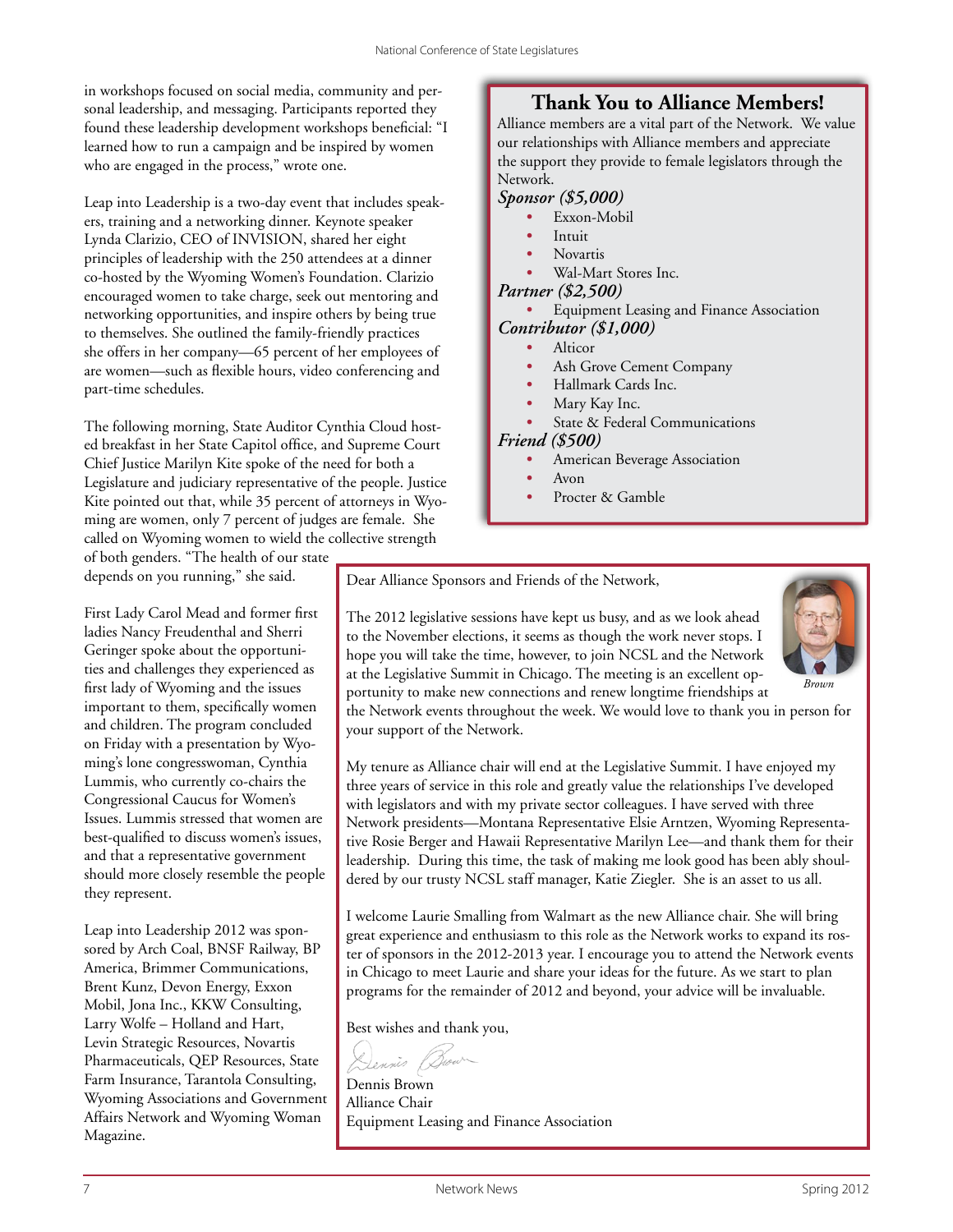# **Sharing Our Views**

*Sharing Our Views provides an opportunity for some of our most dedicated Alliance members to express their perspectives. If you would like to see your company's viewpoint included in the next edition, contact Katie Ziegler at (303) 856-1514 or [katie.ziegler@ncsl.org.](mailto:katie.ziegler@ncsl.org)* 

#### **Equipment Leasing - Equipping Business for Success**

[Equipment Leasing and Finance Association \(ELFA\)](http://www.elfaonline.org/) member companies finance acquisition of commercial capital equipment and software, including IT, medical technology, retail and office, trucks, construction, agriculture, manufacturing, mining, vessels and containers. These companies



do not have retail stores, nor do they have inventories of equipment. Our more than 500 members include many of the nation's largest financial services companies and manufacturers, as well as regional and community banks and independent medium and small commercial finance companies. ELFA members clients range from Fortune 100 companies to small and medium enterprises to governments and nonprofits. Public policy issues of concern include data security, commercial contract law, electronic recycling, and sales and income tax. If you have questions about this business-to-business marketplace, contact ELFA Vice President Dennis Brown at [dbrown@elfaonline.org](mailto:dbrown@elfaonline.org) or telephone (202) 238-3411.

# **WINGS Announcements**

Women in Informal Networking Groups (WINGS) is an interactive network of national organizations that serve women legislators in various capacities. These organizations have joined to share information and resources and to work together on leadership, education, training and development to empower legislative women throughout the nation. Participating organizations include:

- Carrie Chapman Catt Center for Women and Politics ([www.las.iastate.edu/CattCenter/\)](www.las.iastate.edu/CattCenter/)
- Center for American Women and Politics [\(www.cawp.rutgers.edu](http://www.cawp.rutgers.edu))
- Center for Women Policy Studies [\(www.centerwomenpolicy.org\)](http://www.centerwomenpolicy.org)
- National Order of Black Elected Legislative Women
- ([www.nobel-women.org\)](http://www.nobel-women.org)

#### **Center for Women Policy Studies**

During 2012, the Center for Women Policy Studies' global leadership programs are taking center stage. In April, we convened our first Pacific Rim Program, a multidisciplinary intellectual exchange on migration and trafficking, in Honolulu,



Hawaii. Participants included women leaders from Japan, the Republic of Korea, the U.S. Pacific Rim states, and the Philippines. Each country sent women elected officials and representatives of academia and civil society organizations. In June, the Center's GlobalPOWER® Caribbean program on international trafficking of women and girls welcomes women members of Parliament/ministers from Caribbean nations to Washington. Then, in October, we will convene our GlobalPOWER® Africa program for women members of Parliament/ministers from 15 African nations to address the effects of HIV/AIDS on women on the Continent. Finally, through our ongoing Contract With Women of the USA® State Legislators Initiative, we will convene a special session as part of our participation in the NCSL Annual Meeting in Chicago to update our work together on three signature issues facing U.S. state-level policymakers—reproductive rights, justice and health; women and HIV/AIDS; and access to postsecondary education for low-income women, including TANF recipients.

- National Women's Political Caucus ([www.nwpc.org](http://www.nwpc.org))
- Women in Government ([www.womeningovernment.org](http://www.womeningovernment.org))
- The Women Legislators' Lobby [\(www.willwand.org\)](http://www.willwand.org)
- Women's Legislative Network of NCSL [\(www.ncsl.org/wln/\)](http://www.ncsl.org/wln/)

#### **Center for American Women and Politics How Redistricting Affects**

**Women Incumbents** Attention women state legislators: The Center for American Women and Politics (CAWP) at Rutgers University



is examining the effects of redistricting on women incumbents. Here in New Jersey, the new legislative map had a disproportionate and negative effect on women incumbents. While only 28 percent of the Garden State's Legislature is female, women made up 50 percent of the legislators who lost their seats as a result of redistricting. Almost 12 percent of women legislators lost their seats, compared with 4.7 percent of male legislators. We have heard anecdotes and seen news stories from around the country indicating similar patterns in other states. As we begin to collect data nationally, we'd love to hear directly from you. To share your stories or data, please contact Jean Sinzdak, director of CAWP's Program for Women Public Officials, at [sinzdak@eagleton.](mailto:sinzdak@eagleton.rutgers.edu) [rutgers.edu](mailto:sinzdak@eagleton.rutgers.edu) or (732) 932-9384, ext. 260. Thank you in advance for your help!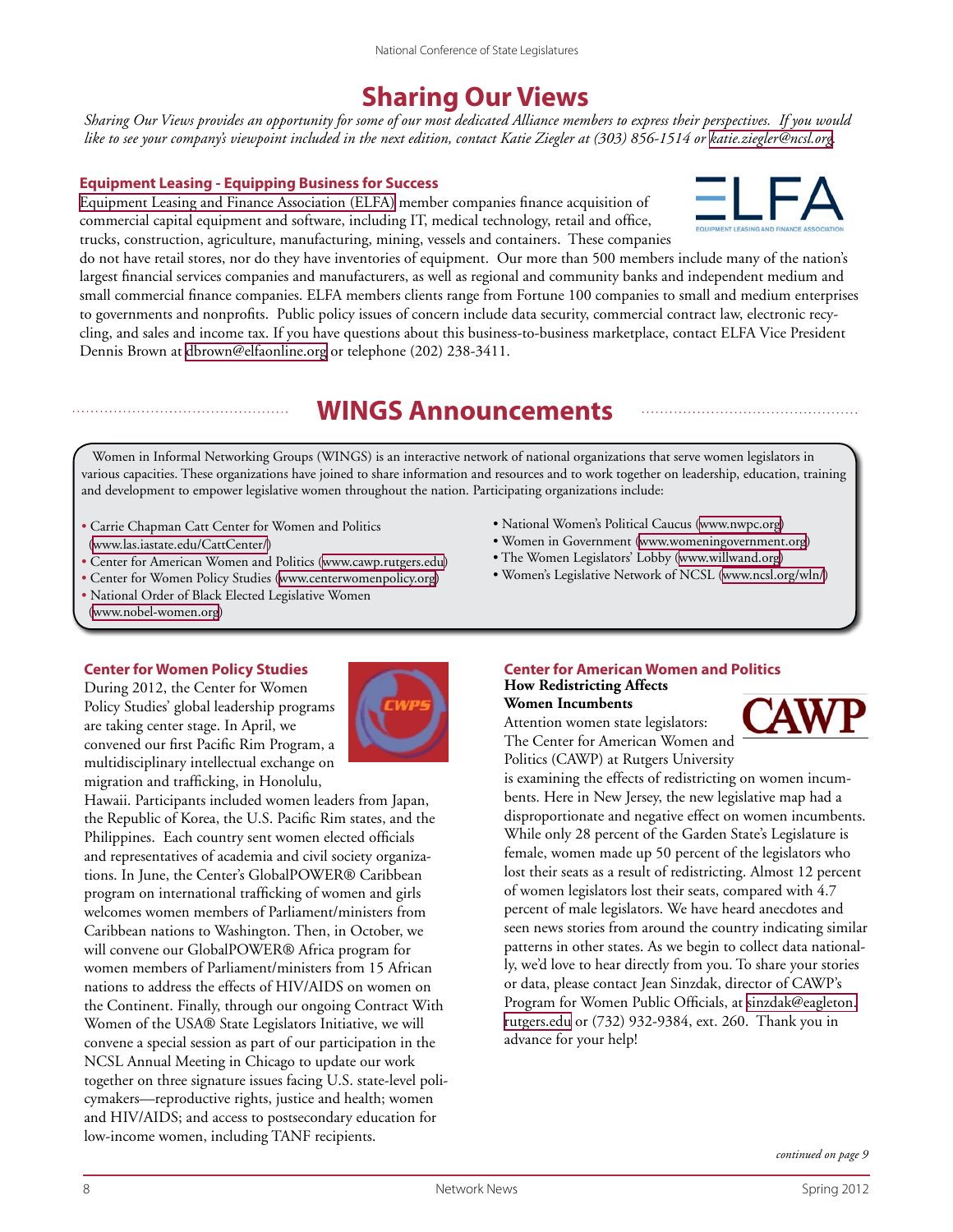#### **Women Legislators' Lobby**

We at the Women Legislators' Lobby (WiLL) are pleased to announce that long-time WiLL state director, Minnesota Senator Sandy Pappas, has



joined the WiLL team as vice president! On March 8 and 9, Senator Pappas hosted David Cortright, director of policy studies at the University of Notre Dame's Kroc Institute for International Peace Studies, to raise awareness about the need to protect the rights of Afghan women and ensure they are part of building a sustainable peace in their country. We hope to host similar events with our members in other states.

Our 2012 WAND/WiLL Message Matters Media Training was held in Washington in February. A diverse group including 16 WiLL members, a WiLL Trailblazer and a candidate for the Nebraska Legislature—participated, with Denice Zeck from American Forum facilitating. Our interactive, hands-on seminar helps women leaders enhance both their media profile and messaging skills.

Participants had the opportunity to draft op-eds, record an on-camera message, and hone effective Twitter and Facebook skills. Representatives Stacey Newman (Mo.) and Angela Williams (Colo.) shared their in-state successes with new media tools. The training included a focus on communicating expertly on tough issues, including federal and state budgets and the effects of wasteful military spending. Our featured speaker, Melinda Henneberger, Washington Post

political writer and anchor of "She The People" blog, shared fascinating insights as a media expert with attendees.

Post-training, we saw a surge of Mother's Day op-eds by legislators who addressed federal and state budget issues, costs of war, and women in Afghanistan. Read the op-eds at [http://www.willwand.org/2012/05/15/will-](http://www.willwand.org/2012/05/15/will)celebratesmothers-day/.

Across the country, WiLL successfully collected signatures of more than 355 legislators on a letter to Congress urging sensible budget priorities that balance spending more equitably between the Pentagon budget and the array of pressing domestic needs, including education and social services. As the "War on Women" flares up across the nation with broad media coverage, the proposed budget cuts that disparately affect women and children demonstrate why women must be active and engaged, because "if we're not at the table, we're on the menu!"

We welcome and encourage women legislators across the nation to connect with the WiLL network and raise our voices together! Legislators are invited to contact WiLL president Senator Nan Orrock(Ga.), [willpres@wand.org,](mailto:willpres@wand.org) (404) 524-5999; WiLL VP Senator Sandy Pappas(Minn.), [sandy@wand.org](mailto:sandy@wand.org) (651) 247-8698; or Maureen Campbell, [will@wand.org,](mailto:will@wand.org) (202) 544-5055, ext. 2603, for information about upcoming conferences, training and future opportunities. Web updates are available at [www.willwand.org](http://www.willwand.org).



Formal (meet regularly to sponsor programs and events; may determine legislative priorities) (18 states)

Informal (meet infrequently for the primary purpose of socializing or networking) (15 states)

More than half the states have a legislative women's caucus. These groups are bipartisan and include women in both the House and Senate. "Formal" caucuses tend to have elected leadership, dedicated staff, regular meetings, and host a slate of programs throughout the year. Some formal caucuses come to agreement on legislative priorities and support packages of bills. Those caucuses classified by NCSL as "informal" meet less frequently and primarily serve as social and networking forums.

For more information about state caucuses, visit [www.ncsl.org/?tabid=15402.](www.ncsl.org/?tabid=15402) If NCSL has classified your state's women's caucus incorrectly, please contact Katie Ziegler at [katie.ziegler@ncsl.org,]( katie.ziegler@ncsl.org) and we will update our records. Thank you!

**Women's Caucuses**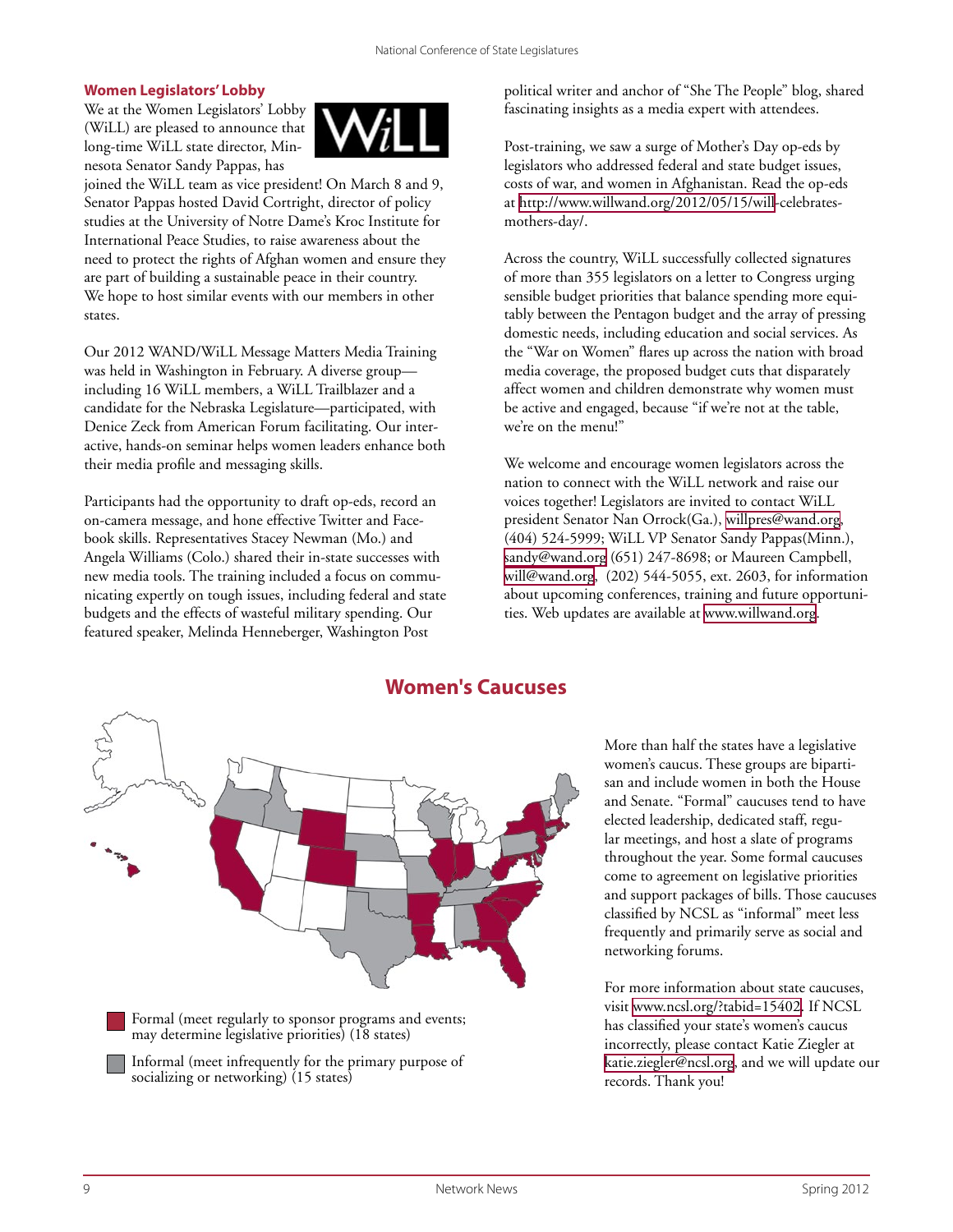# **Meet The Network Board.**



President Representative Marilyn Lee (D) Hawaii



President-Elect Senator Dori Connor (R) Delaware



Vice President Senator Amanda McGill (X) Nebraska



Past President Representative Rosie Berger (R) Wyoming

## **Eastern Regional Members**



Senator Harriette Chandler (D) Massachusetts

> Senator Diane Allen (R) New Jersey



# **Western Regional Members**



Representative Amy Stephens (R) Colorado



## **Midwestern Regional Members**



Senator Jean Leising (R) Indiana

Representative Shirley Meyer (D) North Dakota



### **At-Large Members**



Senator Nellie Rivera-O'Reilly (I) U.S. Virgin Islands

Representative Sharon Beasley-Teague (D) Georgia



## **Southern Regional Members**



Representative Linda Harper-Brown (R) Texas

House Majority Leader Johnnie Roebuck (D) Arkansas



## **NOBEL Women Representative**



Senator Sharon Weston Broome (D) Louisiana

# *Become an Advisory Council member!*

The Advisory Council consists of two members from each state and is politically balanced. Advisory Council members serve as liaisons between their states and the Network to fulfill the Network's purpose: to promote the participation, empowerment and leadership of women legislators. Advisory Council members work with the Network on activities and events within their state, provide information to the Network regarding organizations and activities involving women legislators, and assist with program and fundraising efforts as determined by the Executive Board.

Review the list of members on the following page, and consider applying to represent your state. Contact Katie Ziegler at [katie.](mailto:katie.ziegler@ncsl.org) [ziegler@ncsl.org](mailto:katie.ziegler@ncsl.org) or (303) 856-1514 for more information.